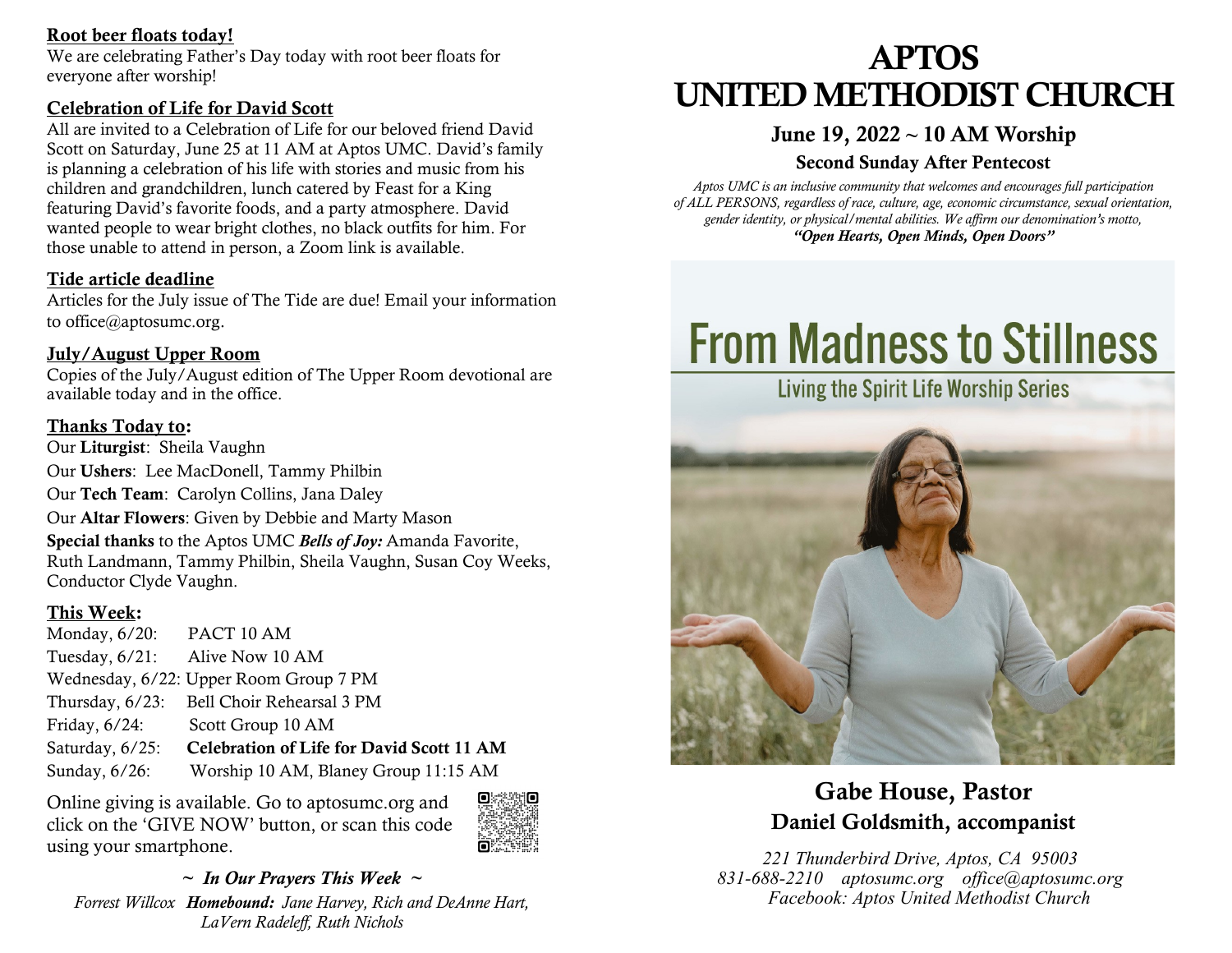## *Order of Worship*

## *Gathering Music*

*Call to Worship* Come, sing praises to God! Rejoice in his presence! For he is our God: a Father to the fatherless, and the defender of all who need protection; the One in whom the lonely find a home, and the prisoner finds release. Bless the Lord, the God of our salvation, who sustains and strengthens us, day after day!

### *Prelude*

*Announcements*

*Passing of the Peace*

*Opening Hymn* #710 "Faith of Our Fathers"

#### *Opening Prayer*

God our Father, we give you thanks and praise; for young fathers newly embracing their vocation; for fathers around the world whose children are lost or suffering; for those who are not fathers but still mentor and guide us with fatherly love and advice. We remember fathers, grandfathers, and great grandfathers who are no longer with us, but who live forever in our memory and nourish us with their love. Amen.

| uw rice, a c fementoef tutheld, grunwiutheld, unw greut<br>grandfathers who are no longer with us, but who live forever<br>in our memory and nourish us with their love. Amen. |                      |              | The Lord's Prayer      |                             |  |
|--------------------------------------------------------------------------------------------------------------------------------------------------------------------------------|----------------------|--------------|------------------------|-----------------------------|--|
|                                                                                                                                                                                |                      |              | Closing $H$ ymn $#140$ | "Great Is Thy Faithfulness" |  |
| <i>Special Music</i>                                                                                                                                                           | "Fairest Lord Jesus" | Bells of Joy | Benediction            |                             |  |
| Children's Time                                                                                                                                                                |                      |              | Postlude               |                             |  |

## *Prayer for Illumination*

Lord, open our hearts and minds, by the power of your Holy Spirit, that as the Scriptures are read, and your Word proclaimed, we may hear with joy what you say to us today. Amen.

| Hymn # <b>144</b> |                             | "This Is My Father's World" |  |  |
|-------------------|-----------------------------|-----------------------------|--|--|
| Sermon            | "From Madness to Stillness" | Pastor Gabe                 |  |  |
| <i>Scripture</i>  | Luke 8:26-39 NRSV           |                             |  |  |

*Concerns and Prayers*

#### *Confession and Pardon*

O God, as the good Father that you are, you know what is right for us. But too often we only want our way or no way, instead of your way. Have mercy upon us when we turn from you. Forgive us when we do not realize your fatherly love and direction for us. Teach us how to follow you, our loving Father. We pray through your Son, our Lord and Savior, Jesus Christ, Amen.

*Doxology* #94 "Praise God, from Whom All Blessings Flow"

#### *Offering*

*Prayer of Dedication*